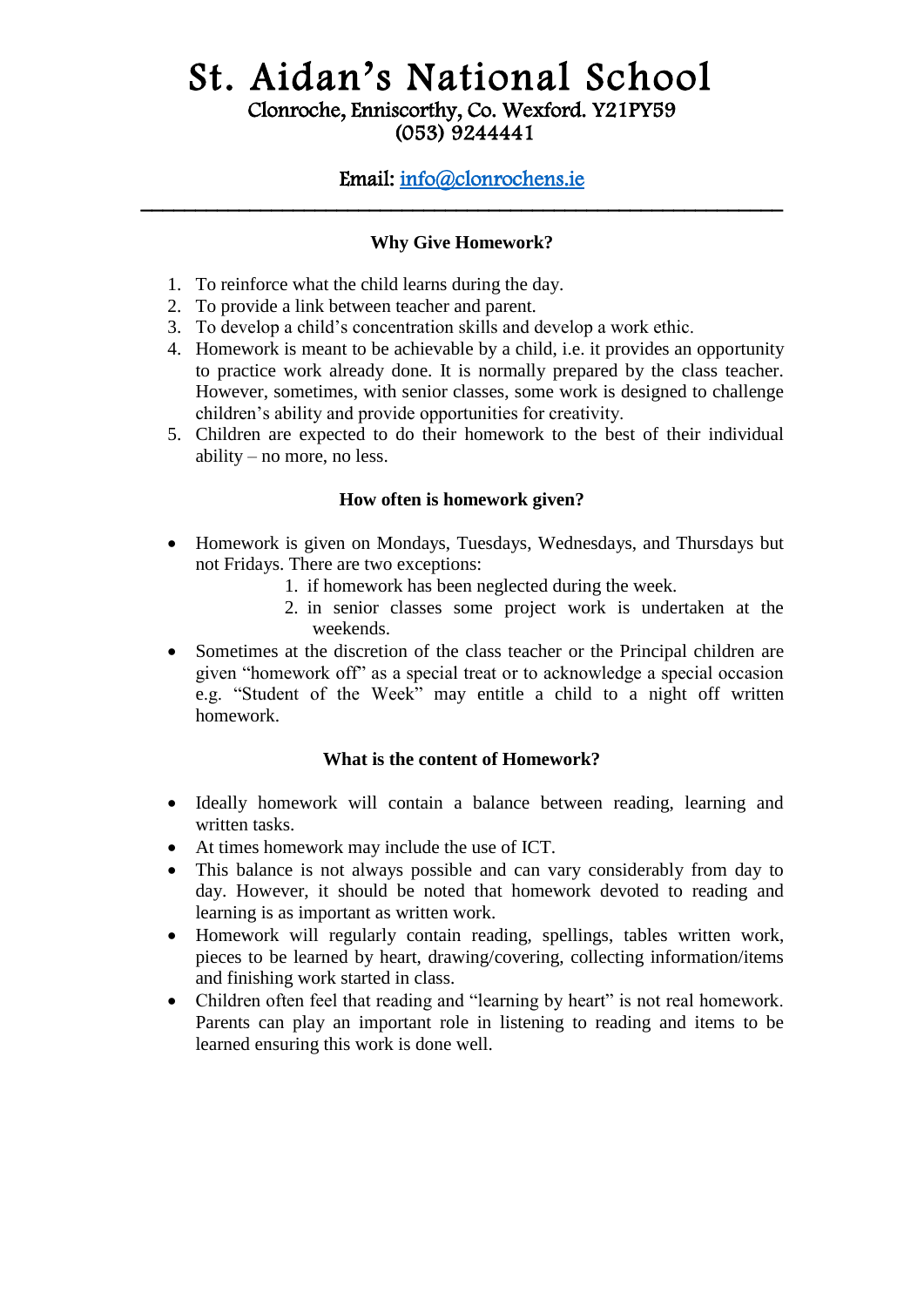# Email: [info@clonrochens.ie](mailto:info@clonrochens.ie)  \_\_\_\_\_\_\_\_\_\_\_\_\_\_\_\_\_\_\_\_\_\_\_\_\_\_\_\_\_\_\_\_\_\_\_\_\_\_\_\_\_\_\_\_\_\_\_\_\_\_\_\_\_\_\_\_\_\_\_

#### **How much (time) Homework?**

The following are guidelines for time spent at homework. Different children will complete the same homework in different lengths of time. Time spent will vary from day to day and also from the beginning to the end of the school year. It is important to remember that it is the quality and not the quantity of the homework that matters. The following are general guidelines only.

| The following are general guidennes only. |                |
|-------------------------------------------|----------------|
| Junior Infants                            | $0 - 10$ mins. |
| Senior Infants                            | Up to 20 Mins. |
| Rang 1                                    | Up to 30 Mins. |
| Rang 2                                    | Up to 30 Mins. |
| Rang 3                                    | Up to 45 Mins. |
| Rang 4                                    | Up to 45 Mins. |
| Rang 5                                    | Up to 1 hour   |
| Rang 6                                    | Up to 1 Hour   |
|                                           |                |

#### **Reminder:**

- Each child will have two homework copies.
- Normally there is no homework given at weekends or on a school day just before a public holiday.
- Children who attend learning support will receive extra homework in English/Maths to reinforce work done in class.
- In assigning homework pupils' ability will be taken into consideration.

#### **Parental Involvement in Homework.**

- Parents should help their child with homework by providing them with a suitable place and time to do it and by preventing interruptions or distractions.
- Parents should *CHECK, SIGN AND TIME* a child's homework notebook each evening.
- Parents should provide assistance if the child experiences difficulty, they should listen to learned aspects of homework.
- The pupil's homework is an important record of the child's homework. It is also a valuable means of communication between parents and teachers.
- Ideally all written messages to the class teacher should be put in the homework journal.
- Parents should check that their child records his/ her homework neatly in the correct page and ticks each item of homework when completed. (It is important to ensure that work ticked in the homework diary is fully completed in copies etc.)
- Parents should check their child's journal regularly for notes/messages that may be sent home by the teacher.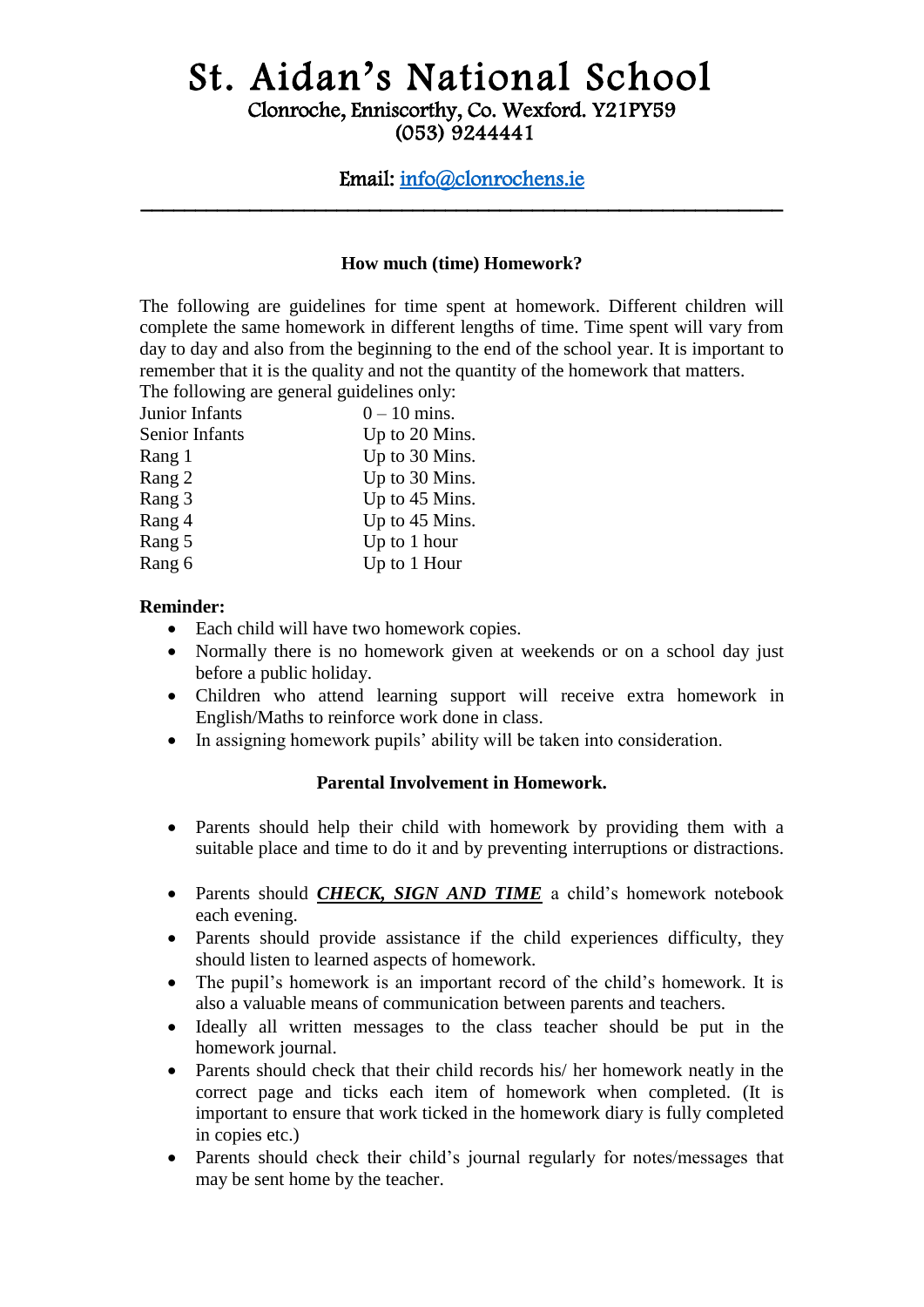# Email: [info@clonrochens.ie](mailto:info@clonrochens.ie)  \_\_\_\_\_\_\_\_\_\_\_\_\_\_\_\_\_\_\_\_\_\_\_\_\_\_\_\_\_\_\_\_\_\_\_\_\_\_\_\_\_\_\_\_\_\_\_\_\_\_\_\_\_\_\_\_\_\_\_

- Where a child is experiencing, difficulty the parents should write a note to the teacher explaining the problem. Alternatively, an appointment can be made to see the teacher and discuss same.
- Parents will also have an opportunity to discuss the problem at the Parent/Teacher meetings.

## **Non-Completion of Homework**

- If a pupil has been unable to complete a homework assignment or doesn't do it at all, a note of excusal or explanation should be written in the child's journal and signed by the parent.
- It is the responsibility of the parent to see that the homework is completed satisfactorily. In the event that a child regularly fails to do or complete homework a record will be kept and parents will be notified.
- Children who complete homework every night will be given a treat and homework token once a month. A homework token entitles a child to one night off homework.
- Without a note of explanation, the class teacher will record names of children with incomplete homework. Repeated incompletion of homework may result in the child undertaking completion during part of break time the following day in the detention room.

## **Correction of Homework**

- Homework will be corrected by the class teacher, or by a pupil under the guidance of the teacher – this can be a useful part of the learning process for children.
- Homework will be corrected on a daily basis.

## **Success Criteria**

When this policy is implemented through the whole school we expect:

- Improved results in the various subject areas.
- Better communication between home and school.
- Pupil /Parent accountability.
- Good preparation for secondary school.
- Good discipline for children to establish good homework practices.
- Parental feedback.
- There will be no ambiguity re. homework from a teacher's point of view.
- Substitute teachers will be aware of the situation re: homework in the school.
- There should be a reduction in non-completion of homework.